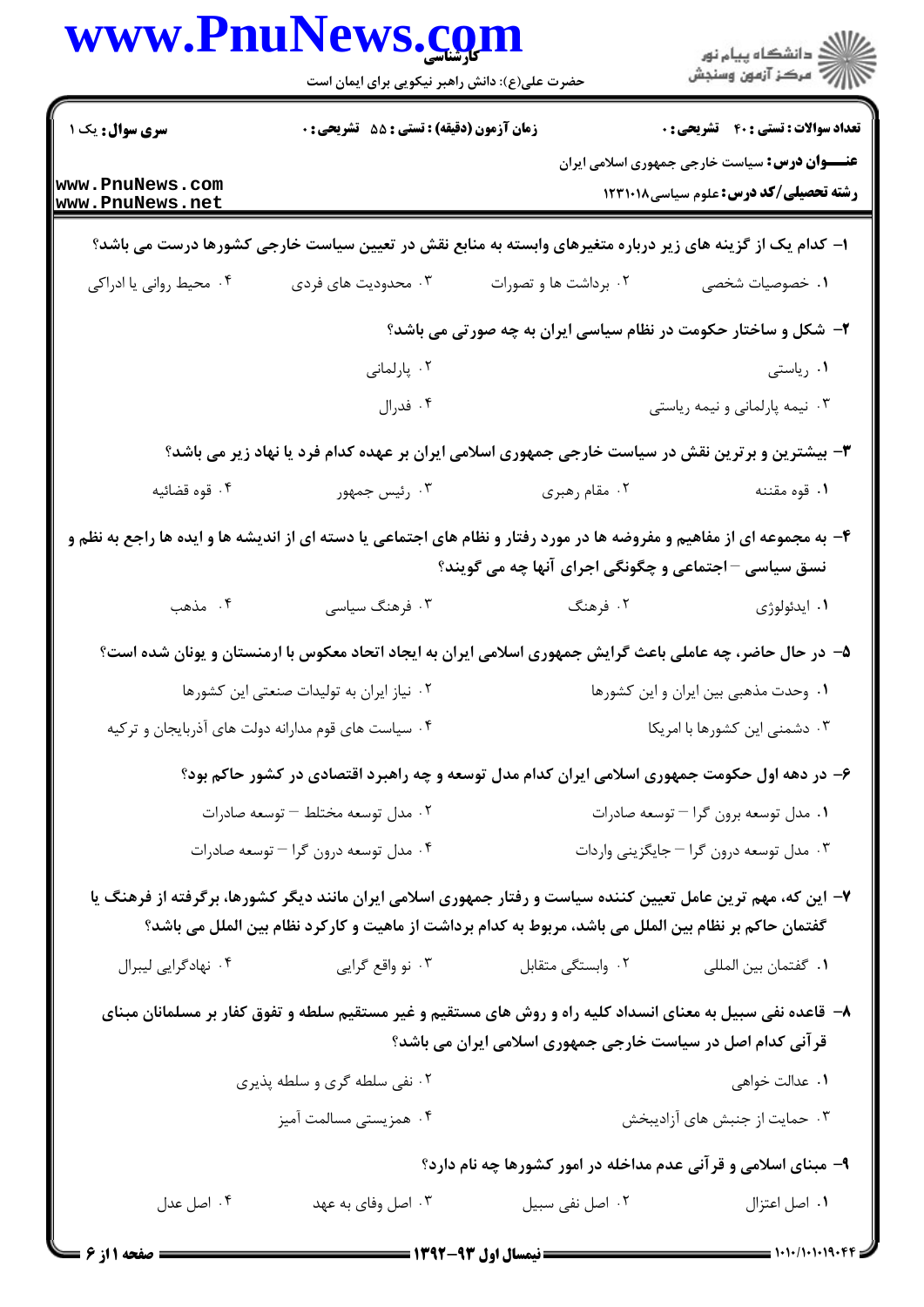|                                    | حضرت علی(ع): دانش راهبر نیکویی برای ایمان است                                                                 |                                                                     | ڪ دانشڪاه پيام نور<br><mark>ر</mark> ⊽ مرڪز آزمون وسنڊش                                              |
|------------------------------------|---------------------------------------------------------------------------------------------------------------|---------------------------------------------------------------------|------------------------------------------------------------------------------------------------------|
| <b>سری سوال : ۱ یک</b>             | زمان آزمون (دقیقه) : تستی : 55 تشریحی : 0                                                                     |                                                                     | <b>تعداد سوالات : تستی : 40 - تشریحی : 0</b>                                                         |
| www.PnuNews.com<br>www.PnuNews.net |                                                                                                               |                                                                     | <b>عنـــوان درس:</b> سیاست خارجی جمهوری اسلامی ایران<br><b>رشته تحصیلی/کد درس:</b> علوم سیاسی1۲۳۱۰۱۸ |
|                                    | +۱- در اولویت بندی منافع ملی جمهوری اسلامی ایران آن دسته از ارزش های ملی که برای سعادت و سلامت سیاسی، اقتصادی | و ایدئولوژیک جمهوری اسلامی ایران حائز اهمیت زیاد است چه نام دارد؟   |                                                                                                      |
| ۰۴ منافع حاشیه ای                  | ۰۳ منافع حیاتی                                                                                                | ۰۲ منافع وجودي                                                      | ٠١. منافع مهم                                                                                        |
|                                    | 11- کدام یک از گزینه های زیر حیاتی ترین و فوری ترین هدف سیاست خارجی نظام جمهوری اسلامی می باشد؟               |                                                                     |                                                                                                      |
|                                    | ۰۲ موجودیت و تأمین امنیت ملی                                                                                  |                                                                     | ٠١. حفظ تماميت ارضى                                                                                  |
|                                    | ۴. حفظ نظام جمهوری اسلامی                                                                                     |                                                                     | ۰۳ حفظ حاکمیت ملی و استقلال                                                                          |
|                                    | ۱۲– نوع قدرتی که مبتنی بر هنجارها، ارزش ها، انگاره ها و ایدئولوژی، اعتبار و حیثیت باشد چه نام دارد؟           |                                                                     |                                                                                                      |
| ۰۴ قدرت سخت افزاري                 | ۰۳ قدرت نرم                                                                                                   | ٢. قدرت اقتصادي                                                     | ۰۱ قدرت نظامی                                                                                        |
|                                    | ۱۳– کدام یک از اهداف زیر در دسته اهداف فراملی نظام جمهوری اسلامی می باشد؟                                     |                                                                     |                                                                                                      |
|                                    | ۰۲ تشکیل جامعه جهانی اسلام                                                                                    |                                                                     | ٠١ حفظ حاكميت ملي و استقلال                                                                          |
|                                    | ۰۴ كسب اعتبار بين المللي                                                                                      |                                                                     | ۰۳ توسعه و رفاه اقتصادي                                                                              |
|                                    | ۱۴– پشتیبانی نظام جمهوری اسلامی ایران از مجاهدین افغان، ملت فلسطین، بوسنی و هرزگوین و شیعیان عراق و لبنان،    |                                                                     | براساس چه هدفی انجام شده است؟                                                                        |
|                                    | ٠٢ حفظ نظام جمهوري اسلامي ايران                                                                               | ۰۱ حفظ تمامیت سرزمینی                                               |                                                                                                      |
|                                    | ۰۴ حفظ موجوديت و كيان اسلام                                                                                   | ٠٣ صيانت از ملت ايران                                               |                                                                                                      |
|                                    | ۱۵– راهبرد سیاست خارجی ایران از سال ۱۳۶۸ تا ۱۳۸۴، براساس کدام نوع عدم تعهد بوده است؟                          |                                                                     |                                                                                                      |
|                                    | ۰۲ عدم تعهد اصلاح طلب                                                                                         | ۰۱ عدم تعهد محافظه کار                                              |                                                                                                      |
|                                    | ۰۴ عدم تعهد تجديدنظر طلب                                                                                      | ۰۳ عدم تعهد انقلابي                                                 |                                                                                                      |
|                                    | ۱۶- در نظام جمهوری اسلامی ایران اعلان جنگ و صلح بر عهده کدام یک از افراد یا نهادهای زیر می باشد؟              |                                                                     |                                                                                                      |
| ۰۴ نیروهای مسلح                    | ۰۳ مقام رهبری                                                                                                 | ۰۲ قوه مقننه                                                        | ۰۱ رئیس جمهور                                                                                        |
|                                    | ۱۷–بر طبق قانون اساسی، ریاست شورای عالی امنیت ملی به عنوان نهاد تعیین و هماهنگ کننده سیاست های دفاعی –        | امنیتی و اطلاعاتی کشور و همچنین سیاست خارجی بر عهده چه کسی می باشد؟ |                                                                                                      |
| ۰۴ رئيس قوه قضائيه                 | ۰۳ رئيس قوه مقننه                                                                                             | ۰۲ رئیس جمهور                                                       | ٠١ مقام رهبري                                                                                        |
|                                    |                                                                                                               |                                                                     |                                                                                                      |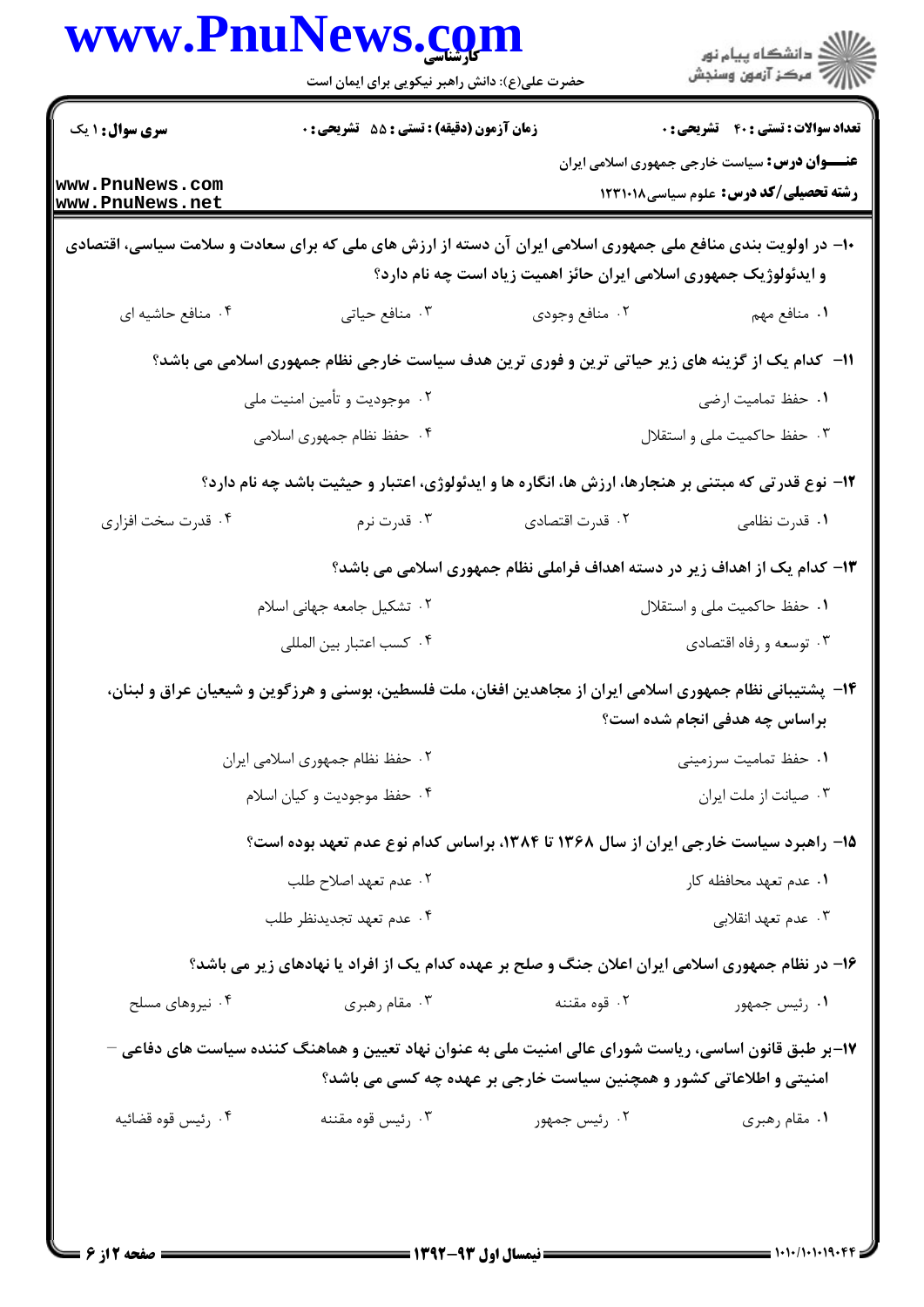|                                                                                                                      | حضرت علی(ع): دانش راهبر نیکویی برای ایمان است                                               | www.PnuNews.com                                         | ِ<br>∭ دانشڪاه پيام نور<br>∭ مرڪز آزمون وسنڊش                                |
|----------------------------------------------------------------------------------------------------------------------|---------------------------------------------------------------------------------------------|---------------------------------------------------------|------------------------------------------------------------------------------|
| <b>سری سوال : ۱ یک</b>                                                                                               | زمان آزمون (دقیقه) : تستی : 55 آتشریحی : 0                                                  |                                                         | <b>تعداد سوالات : تستي : 40 ٪ تشريحي : 0</b>                                 |
|                                                                                                                      |                                                                                             |                                                         | <b>عنـــوان درس:</b> سیاست خارجی جمهوری اسلامی ایران                         |
| www.PnuNews.com<br>www.PnuNews.net                                                                                   |                                                                                             |                                                         | <b>رشته تحصیلی/کد درس:</b> علوم سیاسی1۲۳۱۰۱۸                                 |
|                                                                                                                      | ۱۸- در نظام جمهوری اسلامی ایران کارکرد و کارویژه اولیه و اصلی وزارت امور خارجه چیست؟        |                                                         |                                                                              |
|                                                                                                                      |                                                                                             | ۰۱ تعیین و اجرای سیاست های دفاعی نظام جمهوری اسلامی     |                                                                              |
|                                                                                                                      |                                                                                             |                                                         | ۰۲ اجرای سیاست خارجی و هدایت دستگاه دیپلماسی                                 |
|                                                                                                                      |                                                                                             |                                                         | ۰۳ مقام انحصاری تصمیم گیری و سیاست گذاری خارجی                               |
|                                                                                                                      |                                                                                             | ۰۴ نظارت بر اجرای قوانین و تصویب نامه ها در سیاست خارجی |                                                                              |
|                                                                                                                      |                                                                                             |                                                         | ۱۹- در نظام جمهوری اسلامی ایران، ارشدترین وزیر هیأت دولت کدام وزیر می باشد؟  |
|                                                                                                                      | ۰۲ وزیر کشور                                                                                |                                                         | ۰۱ وزیر نفت                                                                  |
|                                                                                                                      | ۰۴ وزیر امور خارجه                                                                          |                                                         | ۰۳ وزیر فرهنگ و ارشاد اسلامی                                                 |
|                                                                                                                      |                                                                                             |                                                         | +۲- در ایران اصلاحات جزئی در خطوط مرزی کشور بر عهده چه رکنی از نظام می باشد؟ |
| ۰۴ مجلس شورای اسلامی                                                                                                 | ۰۳ نهاد رهبري                                                                               | ۰۲ قوه قضائيه                                           | ۰۱ نهاد رياست جمهوري                                                         |
| <b>۲۱</b> - براساس اصل ۱۱۰ قانون اساسی، مقام رهبری سیاست های کلی نظام، از جمله امور مربوط به سیاست خارجی را در مشورت |                                                                                             |                                                         |                                                                              |
|                                                                                                                      |                                                                                             |                                                         | با چه نهادی وضع می کند؟                                                      |
|                                                                                                                      | ٠٢ مجمع تشخيص مصلحت نظام<br>۰۴ شورای نگهبان                                                 |                                                         | ۰۱ قوه مقننه<br>۰۳ رياست جمهور                                               |
|                                                                                                                      |                                                                                             |                                                         |                                                                              |
|                                                                                                                      | ۲۲- کدام گزینه، از عرصه های مهم حضور قوه قضائیه در سیاست خارجی جمهوری اسلامی ایران می باشد؟ |                                                         |                                                                              |
|                                                                                                                      | ۰۲ تصویب آیین نامه ها در زمینه سیاست خارجی                                                  |                                                         | ۰۱ تأمین امنیت ملی جمهوری اسلامی ایران                                       |
|                                                                                                                      | ۰۴ مسأله انرژی هسته ای                                                                      |                                                         | ۰۳ مسأله حقوق بشر                                                            |
|                                                                                                                      | ۲۳– دولت ایران در کدام دوره سیاست خارجی خود از سازمان پیمان مرکزی (سنتو) خارج شد؟           |                                                         |                                                                              |
| ۰۴ دوران اصلاحات                                                                                                     | ۰۳ دوران سازندگی                                                                            | ۰۲ دوره دفاع مقدس                                       | ۰۱ دولت موقت                                                                 |
|                                                                                                                      | 3۴- علت بلافصل تسخیر سفارت امریکا در ۱۳ آبان ۱۳۵۸از طرف  نیروهای مکتبی و انقلابی چه بود؟    |                                                         |                                                                              |
|                                                                                                                      | ۰۲ سیاست نگاه به غرب دولت موقت                                                              |                                                         | ٠١ تلاش انقلابيون براي پالايش انقلاب                                         |
|                                                                                                                      | ۰۴ در نتيجه فرايند طبيعي تكامل انقلاب                                                       |                                                         | ۰۳ نفوذ و تأثیر اندیشه های چپ در نیروهای انقلابی                             |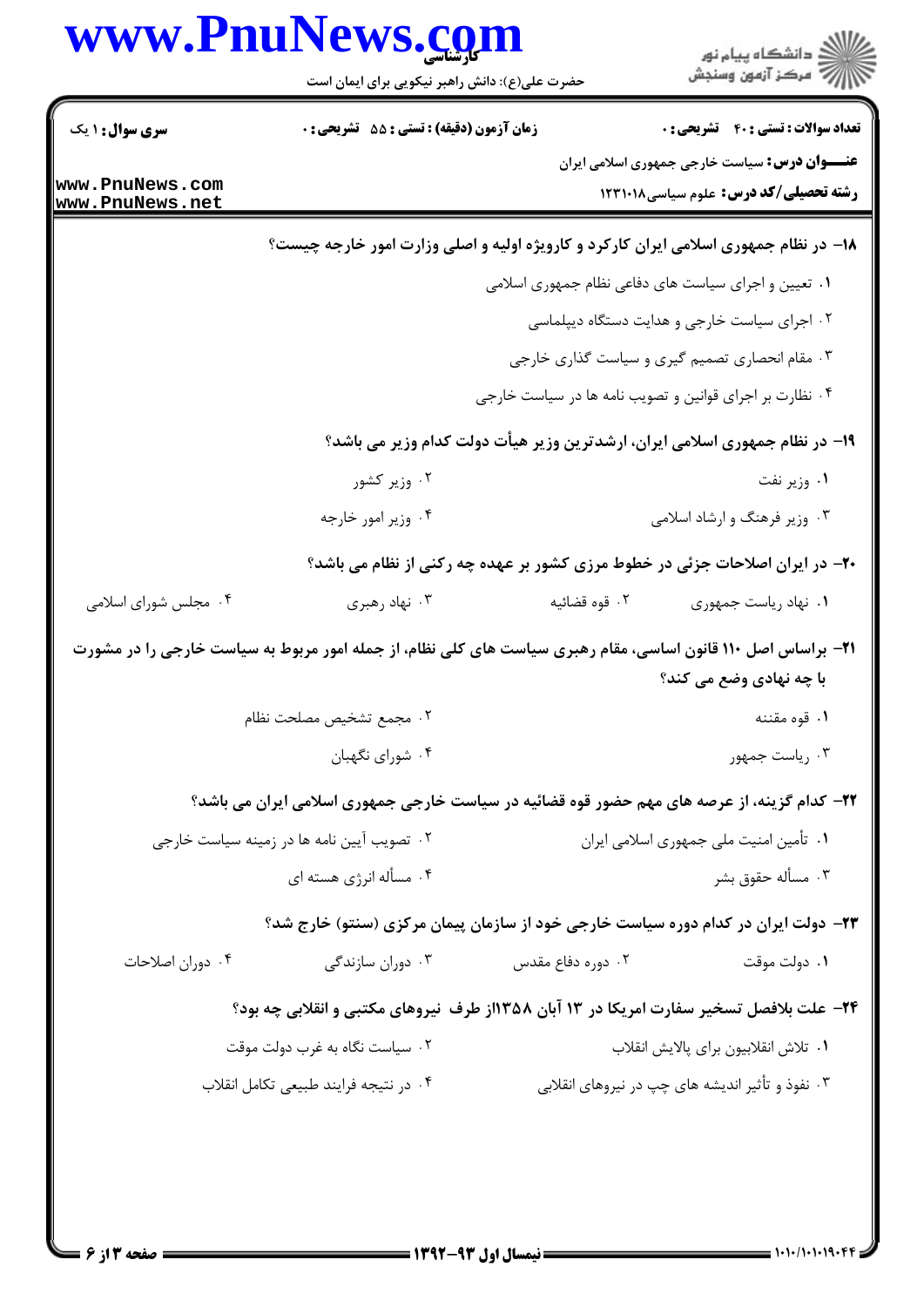# www.PnuNews.com

.<br>د دانشگاه پيام نور ر آمرڪز آزمون وسنجش

حضرت علی(ع): دانش راهبر نیکویی برای ایمان است

**زمان آزمون (دقیقه) : تستی : 55 تشریحی: 0** 

**سری سوال : ۱ یک** 

www.PnuNews.com www.PnuNews.net

**تعداد سوالات : تستي : 40 ٪ تشريحي : 0 عنـــوان درس:** سیاست خارجی جمهوری اسلامی ایران **رشته تحصیلی/کد درس:** علوم سیاسی12310 ۱۲۳۱۰۱۸

## ۲۵– کدام گزینه در مورد بیانیه الجزایر در پایان دادن به بحران گروگان گیری درست می باشد؟

١. حضرت امام حل مسأله گروگان گیری ٫ا به عهده ٫ئیس جمهو٫ قرا٫ دادند

۲. امریکا پذیرفت که در گذشته در امور داخلی ایران مداخله کرده است

۰۳ پس گرفتن فوری همه ادعاهای مطروحه امریکا در دیوان دادگستری بین المللی

۰۴ مقرر شد گروگان ها در دیوان بین المللی دادگستری بر علیه ایران اقامه دعوا کنند

## ۲۶- در سال ۱۳۵۸ چه مسأله ای باعث تیرگی روابط ایران و شوروی شد؟

- ٠١ حمايت شوروى از دولت امريكا
- ۰۲ شوروی به شاه مخلوع ایران پناه داد
	- ۰۳ حمله شوروی به افغانستان
- ۰۴ حمایت شوروی از وضع تحریم ها بر علیه ایران در شورای امنیت

# ۲۷- تصرف شبه جزیره فاو در خاک عراق توسط نیروهای ایرانی (بهمن ۱۳۶۴) با چه واکنشی از طرف امریکا و شوروی مواجه شد؟

- ۰۲ این کشورها کمک های گسترده تسلیحاتی به ایران دادند ۰۱ پذیرفتن ادعاهای بر حق ایران در مورد متجاوز بودن عراق
	- ۰۴ فشار به دولت عراق برای پرداخت غرامت به ایران ۰۳ جلوگیری از پیروزی ایران در چارچوب جنگ بی برنده

### ۲۸– کدام یک از گزینه های زیر اصول و ویژگی های سیاست خارجی ایران در دوران دفاع مقدس را نشان می دهد؟

- ١. نفي سلطه گري، رابطه با ملت ها و حمايت از جنبش هاي آزاديبخش، توسعه روابط با كشورهاي انقلابي
- ۲ . نفي سلطه گري، رابطه با ملت ها و حمايت از جنبش هاي آزاديبخش، توسعه روابط با امريكا، اعتماد به سازمان هاي بين المللي
- ۳. نفي سلطه گري، رابطه با دولت ها و حمايت از جنبش هاي آزاديبخش، توسعه روابط با شوروي، اعتماد به سازمان هاي بين المللي
	- ۰۴ بدبینی به سازمان های بین المللی، حمایت از جنبش های انقلابی، توسعه روابط با کشورهای اروپایی و امریکا

### ۲۹- مهم ترین متحد استراتژیک ایران در جنگ تحمیلی با عراق و مبارزه با اسرائیل چه کشوری بوده است؟

| ۴ . يمن جنوبي | ۰۳ سوریه | ۰۲ شوروی | ۰۱ عربستان |
|---------------|----------|----------|------------|
|               |          |          |            |

## ۳۰- در جنگ ایران و عراق، کدام قطعنامه برای نخستین بار جنگ ایران و عراق را در چارچوب فصل هفتم منشور سازمان ملل متحد قرار داد؟

۰۴ قطعنامه ۵۴۰ ۰۳ قطعنامه ۵۹۸ ٠١. قطعنامه ٥٥٢ ۰۲ قطعنامه ۴۷۱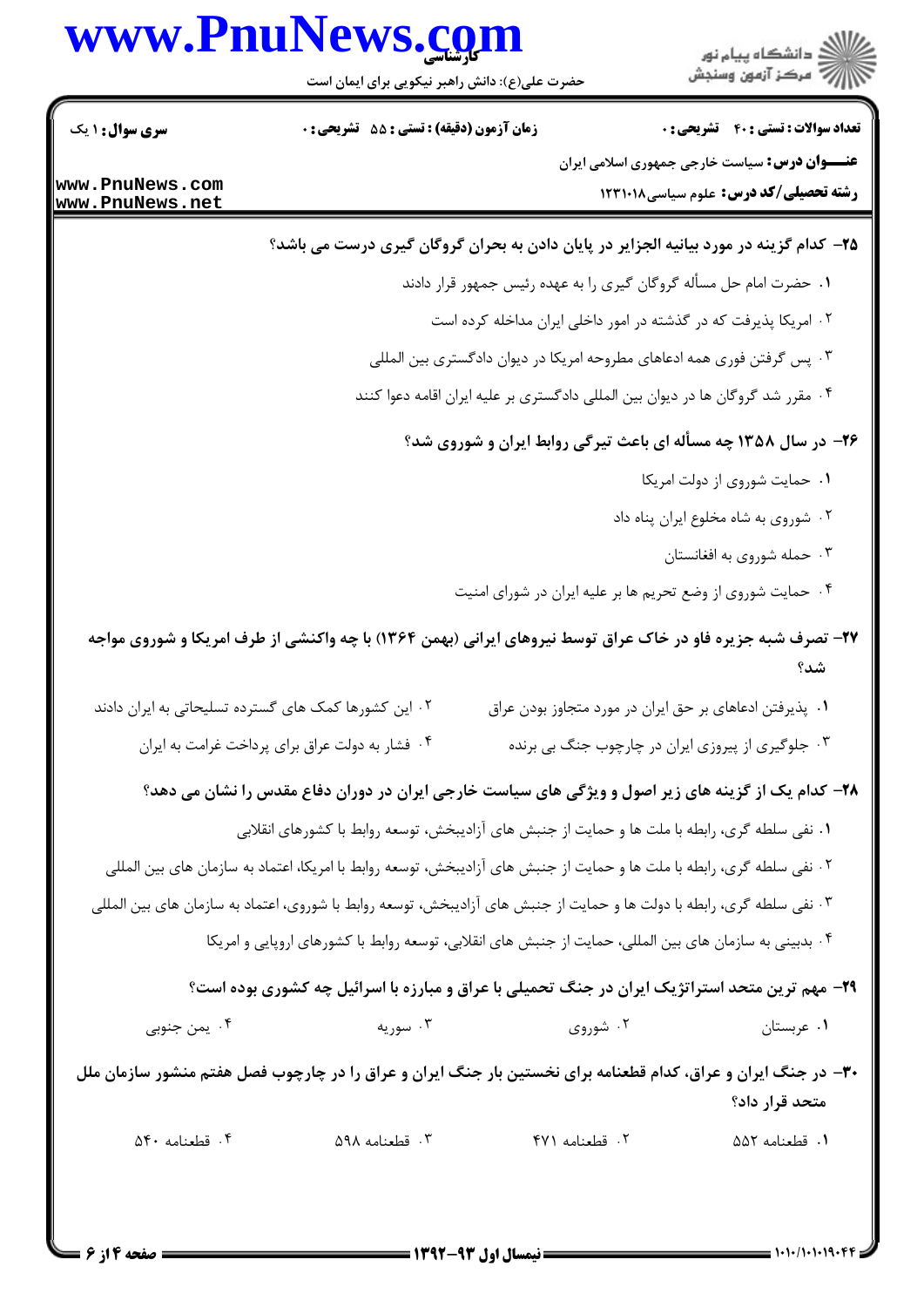|                                    | www.PnuNews.com<br>حضرت علی(ع): دانش راهبر نیکویی برای ایمان است | ر<br>پر دانشگاه پيام نور<br>پر مرکز آزمون وسنجش                                                                             |
|------------------------------------|------------------------------------------------------------------|-----------------------------------------------------------------------------------------------------------------------------|
| <b>سری سوال : ۱ یک</b>             | زمان آزمون (دقیقه) : تستی : 55 آتشریحی : 0                       | <b>تعداد سوالات : تستی : 40 قشریحی : 0</b>                                                                                  |
| www.PnuNews.com<br>www.PnuNews.net |                                                                  | <b>عنـــوان درس:</b> سیاست خارجی جمهوری اسلامی ایران<br><b>رشته تحصیلی/کد درس:</b> علوم سیاسی1۲۳۱۰۱۸                        |
|                                    |                                                                  | ۳۱- بعضی از محققان از جمهوری دوم در ایران یاد می کنند، این نامگذاری به چه دوره ای از تاریخ انقلاب اسلامی اشاره دارد؟        |
|                                    | ۰۲ پایان جنگ تحمیلی                                              | ٠١ شروع دوره رياست جمهوري خاتمي                                                                                             |
|                                    | ۰۴ شروع جنگ شهرها در جنگ تحمیلی                                  | ۰۳ پایان دولت آقای بنی صدر                                                                                                  |
|                                    |                                                                  | 33- دولت ایران در پی اشغال کویت توسط عراق و حمله امریکا و متحدان به عراق، چه سیاستی را در پیش گرفت؟                         |
|                                    | ۰۲ پی گیری سیاست بی طرفی فعال                                    | ۰۱ ائتلاف با امريكا و هم پيمانان                                                                                            |
|                                    | ۰۴ اعزام نیروی نظامی به کویت                                     | ۰۳ همراهی و ائتلاف با دولت عراق                                                                                             |
|                                    |                                                                  | ۳۳- در دوران سازندگی دولت ایران با چه کشورهایی گفتگوهای موسوم به انتقادی داشته است؟                                         |
|                                    | ۰۲ کشورهای حوزه خلیج فارس                                        | ۰۱ کشورهای به جا مانده از اتحاد شوروی                                                                                       |
|                                    | ۰۴ کشورهای عضو جنبش عدم تعهد                                     | ۰۳ کشورهایی اروپایی                                                                                                         |
|                                    |                                                                  | ۳۴- قانون داماتو که دولتمردان امریکا بر علیه ایران وضع کردند، مربوط به چه مسأله ای می باشد؟                                 |
|                                    |                                                                  | ۰۱ منع همکاری اروپایی ها در انرژی هسته ای ایران                                                                             |
|                                    |                                                                  | ۰۲ منع همکاری کلیه شرکت های خارجی در صنعت نفت ایران                                                                         |
|                                    |                                                                  | ۰۳ منع همکاری شرکت های امریکایی در صنعت نفت ایران                                                                           |
|                                    |                                                                  | ۰۴ منع همکاری کلیه شرکت های خارجی با ایران در همه زمینه ها                                                                  |
|                                    |                                                                  | ۳۵– کدام یک از گزینه های زیر مهم ترین وجه سیاست منطقه گرایی ایران در منطقه آسیای مرکزی و قفقاز در دوران سازندگی<br>می باشد؟ |
|                                    | ۰۲ برقراری رابطه با ارمنستان                                     | ٠١. ايجاد راه آهن سرخس تجن                                                                                                  |
|                                    | ۰۴ نقش آفرینی به عنوان میانجی صلح در منطقه                       | ۰۳ تقویت و توسعه اکو                                                                                                        |
|                                    |                                                                  | ۳۶- سید محمد خاتمی رئیس جمهور ایران، نظریه گفتگوی تمدن ها را در واکنش به چه مسأله ای ارائه دادند؟                           |
|                                    | ۰۲ حادثه ۱۱ سیتامبر ۲۰۰۱                                         | ۰۱ تحریم های امریکا بر علیه ایران                                                                                           |
|                                    | ۰۴ نظريه يايان تاريخ فوكوياما                                    | ۰۳ نظریه برخورد تمدن های هانتینگتون                                                                                         |